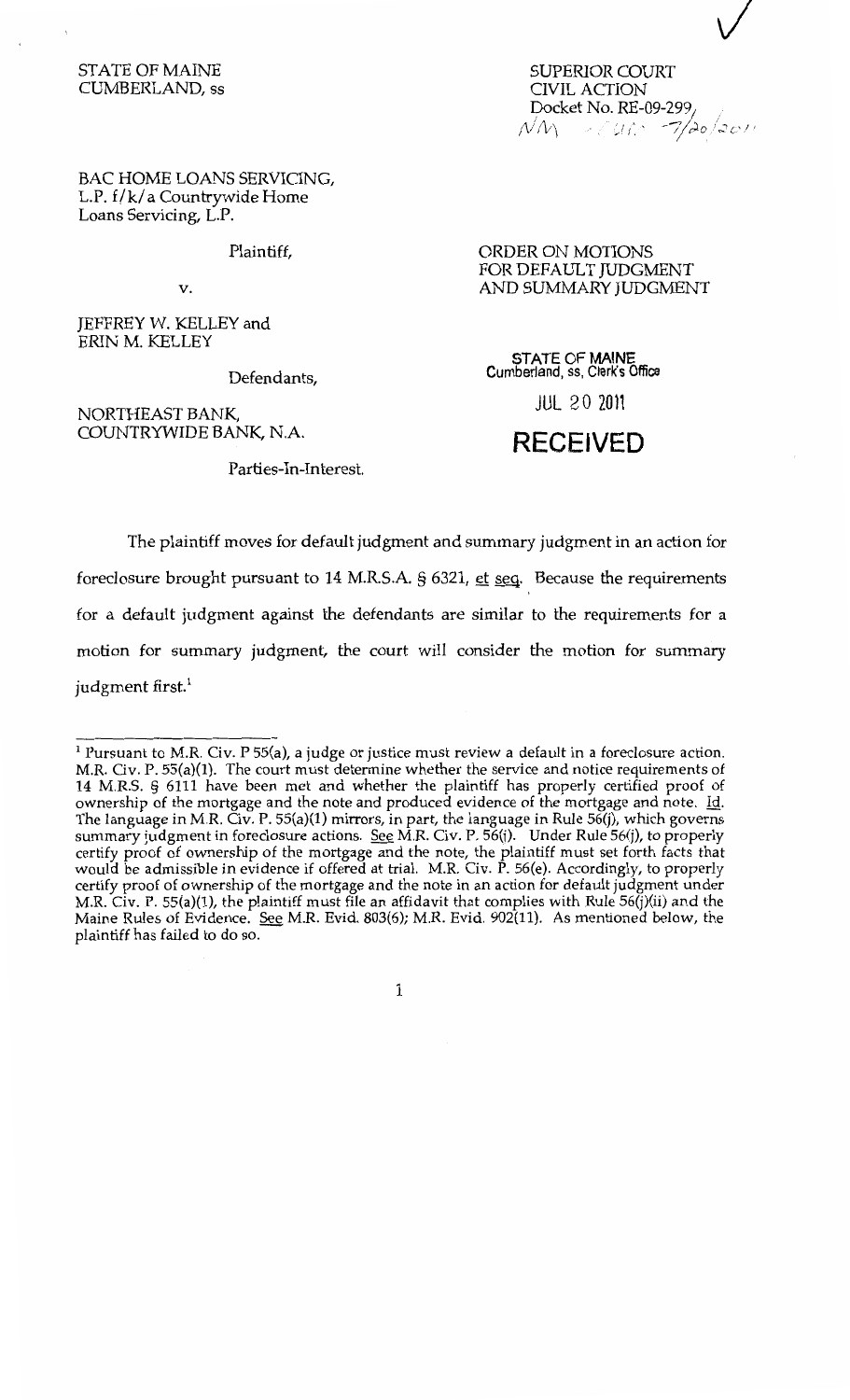Although the defendants did not file an objection, this motion is subject to Rule 56(j), which imposes detailed requirements for granting summary judgment in foreclosure actions. M.R. Civ. P.  $56(j)^2$  The court has an independent obligation to ensure compliance with this rule. M.R. Civ. P. 56(j) advisory committee's note to 2009 amend.<sup>3</sup> The court must also determine if the mortgage holder has set forth in its statement of material facts the minimum facts necessary for summary judgment in a residential mortgage foreclosure. Chase Home Finance LLC v. Higgins, 2009 ME 136,  $\P$ 11, 985 A.2d 508, 510-11. Summary judgment rules are applied strictly, and contain a qualitative requirement that the parties support assertions of material facts by record references to evidence that is of a quality that would be admissible at trial. HSBC Mortgage Servs., Inc. v. Murphy, 2011 ME 59, ¶ 9, 19 A.3d 815, --.

Having reviewed the file, the court concludes that the following requirements for a summary judgment of foreclosure have or have not been met:

<sup>3</sup> The Advisory Committee note states:

M.R. Civ. P 56(j) advisory committee's note.

 $^{2}$  M.R. Civ. P. 56(j) states:

No summary judgment shall be entered in a foreclosure action filed pursuant to Title 14, Chapter 713 of the Maine Revised Statutes except after review by the court and determination that (i) the service and notice requirements of 14 M.R.S. § 6111 and these rules have been strictly performed; (ii) the plaintiff has properly certified proof of ownership of the mortgage note and produced evidence of the mortgage note, the mortgage, and all assignments and endorsements of the mortgage note and the mortgage; and (iii) mediation, when required, has been completed or has been waived or the defendant, after proper service and notice, has failed to appear or respond and has been defaulted or is subject to default.

This amendment to Rule 56 is designed to assure that, prior to entry of any summary judgment in a foreclosure action, the trial court reviews the record and determines that, as required by law, the notice and service requirements of law have been complied with and any available mediation has been completed or has been waived.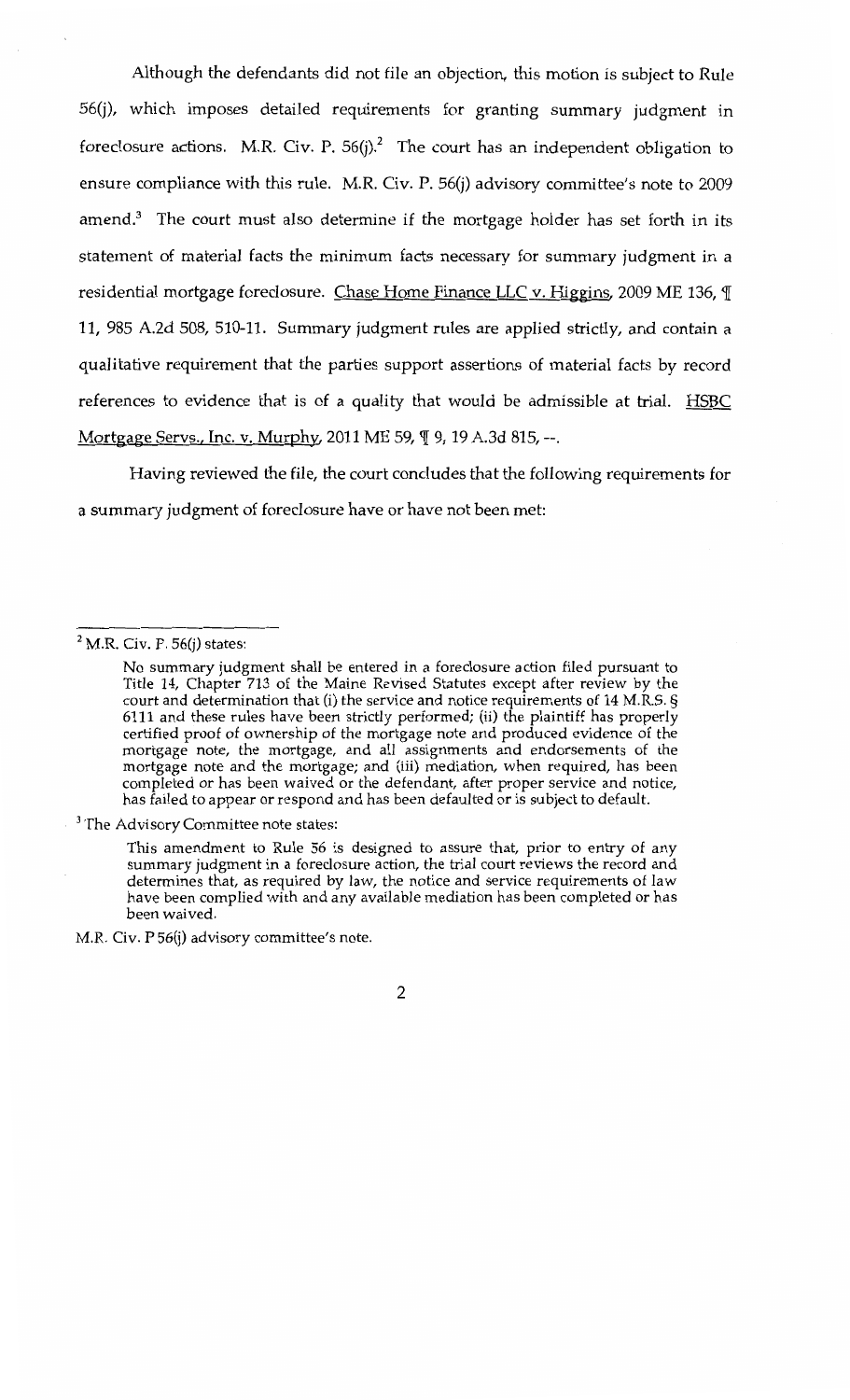|                                                                                                                                                                                                                                       | Compliant | Non-<br>compliant<br>or unclear |
|---------------------------------------------------------------------------------------------------------------------------------------------------------------------------------------------------------------------------------------|-----------|---------------------------------|
| <b>Service:</b> Proof of service on all defendants and parties in<br>interest.                                                                                                                                                        | ×         |                                 |
| Jurisdiction: Case brought in the court division where the<br>property (or any part of it) is located. See § 6321.                                                                                                                    | ×         |                                 |
| Mortgage:                                                                                                                                                                                                                             |           |                                 |
| Proof of existence of the mortgage, book and page<br>number, and adequate description of property<br>(including street address if any on first page of<br>complaint).                                                                 |           | ×                               |
| Properly presented proof of ownership of the<br>mortgage, including any assignments or endorsements.                                                                                                                                  |           | ×                               |
| <b>Note:</b> Properly presented proof of ownership of the mortgage<br>note, including all assignments and endorsements.                                                                                                               |           | ×                               |
| <b>Breach:</b> A breach of condition in the mortgage.                                                                                                                                                                                 | ×         |                                 |
| <b>Amount Due:</b> The amount due on the mortgage note,<br>including any reasonable attorney fees and court costs.                                                                                                                    |           | ×                               |
| <b>Priority:</b> The order of priority and amounts due to other<br>parties in interest, including any public utility<br>easements.                                                                                                    | ×         |                                 |
| Notice: Evidence that all steps mandated by 14 M.R.S. § 6111<br>to provide notice to mortgagor were strictly performed<br>(including that contents of the notice comply with<br>$§ 6321-A$ .                                          |           | ×                               |
| M.R. Civ. P. 56: All facts relied upon in support of summary<br>judgment are properly set forth in Rule 56(h)<br>statements and properly supported in the record.                                                                     |           | X                               |
| Mediation: If required by M.R. Civ. P. 93 (for cases filed after<br>Dec. 31, 2009) or court order, proof mediation has been<br>completed or validly waived (by action or by default).                                                 | N/A       |                                 |
| <b>SCRA:</b> If defendant has not appeared in the action, a<br>statement, with supporting affidavit, of whether the<br>defendant is in military service as required by the<br>Servicemember's Civil Relief Act, 50 U.S.C. app. § 521. | ×         |                                 |

The court denies the plaintiff's motion for the following reasons. Upon review of the plaintiff's motion the court concludes that it has not submitted proper proof of ownership of the mortgage and the note. The plaintiff cites to a general affidavit from a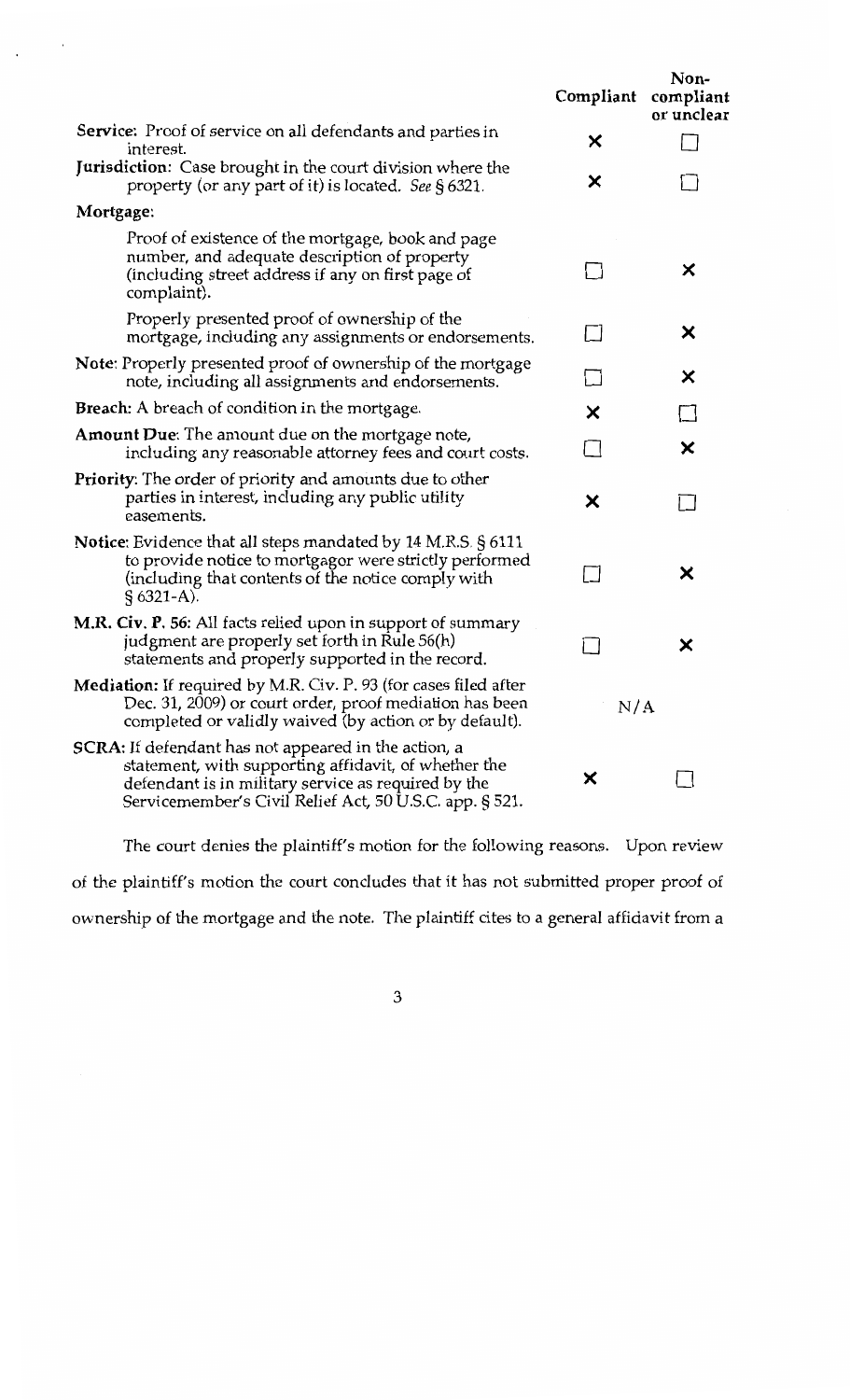person purporting to be an officer of the plaintiff. (See Flynt Aff.  $\P$  1.) In this affidavit, however, the officer does not provide proof of a valid assignment of the mortgage. The plaintiff's attorney attempts to certify an assignment of the mortgage, but does not qualify as a custodian of the records. HSBC Mortgage Servs., Inc., 2011 ME 59, ¶ 9, 19 A.3d at --. Moreover, the note was written in favor of American Residential Mortgage. On the face of the note are endorsements to Countrywide Bank, N.A. and Countrywide Home Loans, Inc. and a blank endorsement authorized by an agent of Countrywide Home Loans, Inc. Although a note endorsed in blank is payable to the bearer of the note, see 11 M.R.S.A. § 3-1205(2), the plaintiff does not discuss this change in ownership in the statement of material facts.

The plaintiff failed to set forth in its statement of material facts proof that the notice requirements set forth in 14 M.R.S.A. § 6111(1) were met or that an exception in 14 M.R.S.A. § 6111(5) applies. 14 M.R.S.A. § 6111(5) is an exception to the notice requirements in 14 M.R.S.A. § 6111. 14 M.R.S.A. § 6111(5), which was repealed on February 24, 2010, applies to this action.<sup>4</sup> The plaintiff generally cites to the mortgage, but failed to indicate which particular provision of the Mortgage exempts it from the notice requirements set forth in 14 M.R.S.A.  $\frac{1}{2}$  6111(1).<sup>5</sup> "The court shall have no independent duty to search or consider any part of the record not specifically referenced in the parties' separate statement of facts." M.R. Civ. P. 56(h)(4).

<sup>&</sup>lt;sup>4</sup> The notice of default and right to cure is dated October 28, 2008. (Hawkins Aff. Ex. B.)

 $^5$  14 M.R.S.A. § 6111(5) states that 14 M.R.S.A. § 6111 does not apply to:

B. A mortgage that contains a requirement that a reinstatement notice, a notice of right to cure or an equivalent notice be given to the mortgagor at least 30 days prior to accelerating the maturity of the unpaid balance of the obligation or otherwise enforcing the mortgage against the mortgagor, if the mortgagee gives such a notice to the mortgagor and to any cosigner against whom the mortgagee seeks to enforce the obligation secured by the mortgage; ...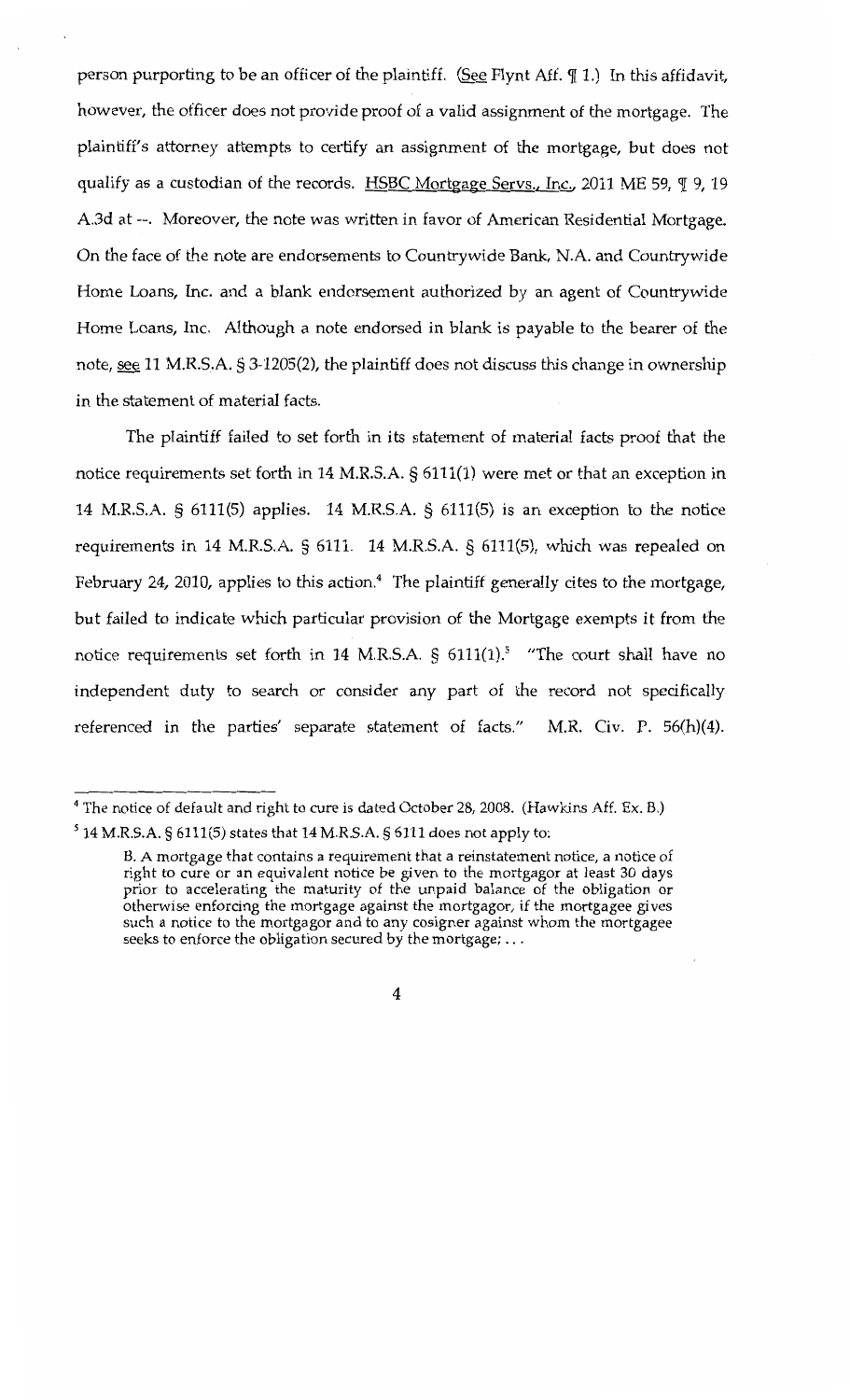Additionally, the plaintiff failed to provide proof that the notice of default and right to cure was sent by registered or certified mail, as required by 14 M.R.S.A. § 6111(3).

Finally, the plaintiff does not indicate the amount of attorneys' fees and court costs due in the statement of material facts. The plaintiff states that it is entitled to reasonable attorneys' fees and costs, but fails to state in its statement of material facts the actual amount due. (Pl.'s S.M.F.  $\P$  8.)

The entry is

The Plaintiff's Motion for Default Judgment and Motion for Summary Judgment are DENIED.

Date: July 20, 2011

Mii

cy Mills Justice, Superior Court